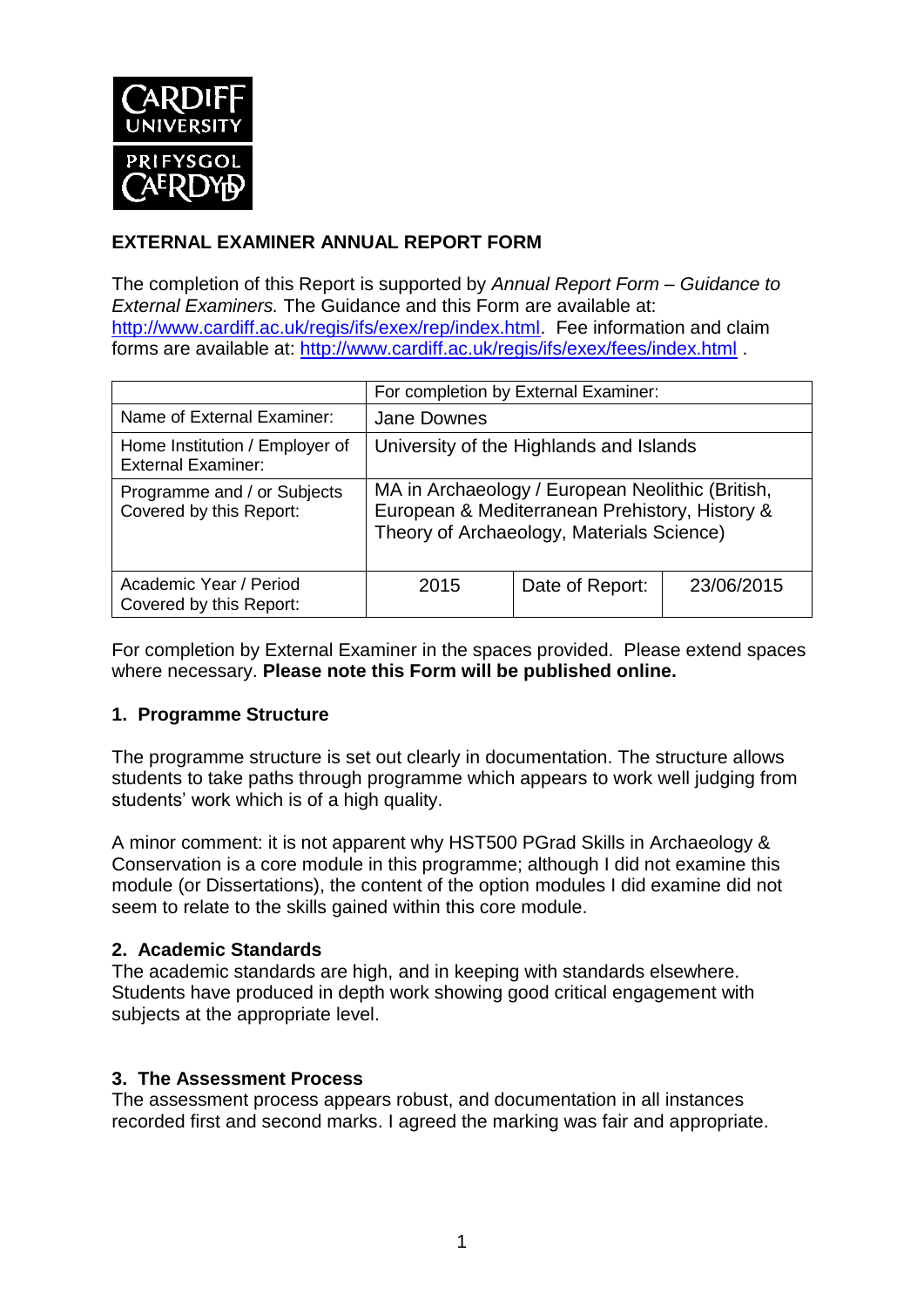Marking criteria clearly set out for students, and thorough and detailed module descriptors provided.

Feedback to students was adequate, although could perhaps be more full and detailed as it relates to single assignments covering a whole module. In some modules, feedback focussed rather more on details of content and omissions than generic structural issues eg clarity of aims, strength of conclusions that would aid students to improve their essay and research writing (eg HST420, HST405, HST420). The two sets of feedback provided to students in HST530 is commendable. The internal moderation of HST420 was not evident.

The assessment mode for all modules examined was by a single essay assignment; I feel assessments across modules could be varied in type, to assess a greater variety of skills, and also in size/quantity in order to assess a greater range of subtopics. Although this did not appear to be the case, there is a risk that students could focus on similar elements of eg the Neolithic if tutors do not remain vigilant across modules.

## **4. Year-on-Year Comments**

N/A

## **5. Preparation / Induction Activity (for new External Examiners only)**

I did not attend induction before attending Exam Board meeting. The programme leader paid great attention to ensuring I received all the documentation I required to enable me to familiarise myself with the programme structure and take up my duties as a new External Examiner and for this I am very grateful.

### **6. Noteworthy Practice and Enhancement**

The opportunity for students to undertake in depth study of a personally selected topic afforded by modules HST450/451 is to be commended; the 3 students' work that I examined was of high quality, and tutors had obviously worked hard to create and supervise tailored topics.

## **7. Appointment Overview (for retiring External Examiners only)**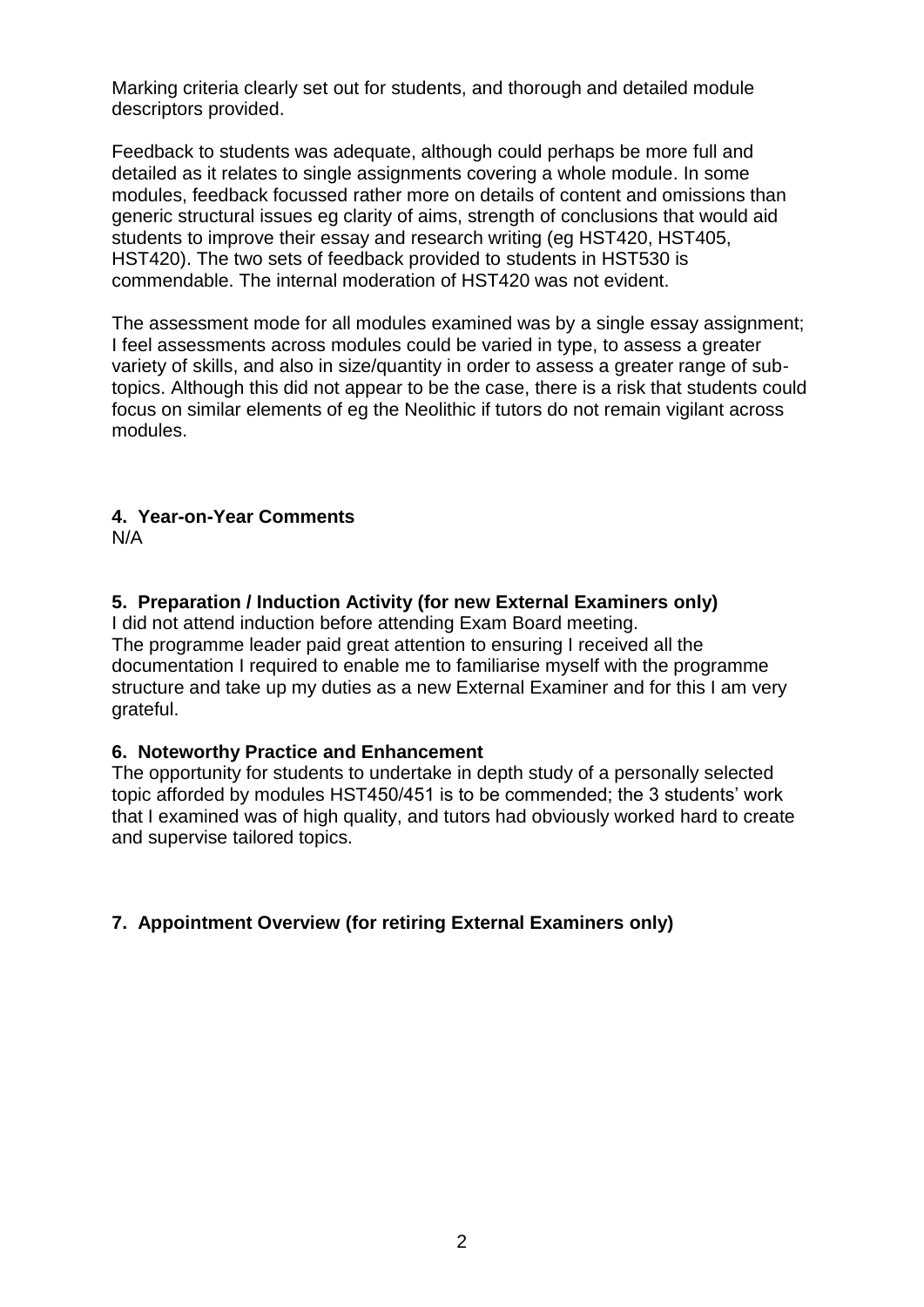# **8. Annual Report Checklist**

Please include appropriate comments within Sections 1-7 above for any answer of 'No'.

|                                          |                                                                                                                                                             | <b>Yes</b><br>(Y) | <b>No</b><br>(N) | N/A<br>(N/A) |
|------------------------------------------|-------------------------------------------------------------------------------------------------------------------------------------------------------------|-------------------|------------------|--------------|
| <b>Programme/Course Information</b>      |                                                                                                                                                             |                   |                  |              |
| 8.1                                      | Did you receive sufficient information about the Programme and<br>its contents, learning outcomes and assessments?                                          |                   |                  |              |
| 8.2                                      | Were you asked to comment on any changes to the assessment<br>of the Programme?                                                                             | X                 |                  |              |
| <b>Draft Examination Question Papers</b> |                                                                                                                                                             |                   |                  |              |
| 8.3                                      | Were you asked to approve all examination papers contributing<br>to the final award?                                                                        |                   |                  | N/A          |
| 8.4                                      | Were the nature, spread and level of the questions appropriate?                                                                                             | X                 |                  |              |
| 8.5                                      | Were suitable arrangements made to consider your comments?                                                                                                  | X                 |                  |              |
|                                          | <b>Marking Examination Scripts</b>                                                                                                                          |                   |                  |              |
| 8.6                                      | Did you receive a sufficient number of scripts to be able to assess<br>whether the internal marking and classifications were appropriate<br>and consistent? | X                 |                  |              |
| 8.7                                      | Was the general standard and consistency of marking<br>appropriate?                                                                                         | X                 |                  |              |
| 8.8                                      | Were the scripts marked in such a way as to enable you to see<br>the reasons for the award of given marks?                                                  | X                 |                  |              |
| 8.9                                      | Were you satisfied with the standard and consistency of marking<br>applied by the internal examiners?                                                       | X                 |                  |              |
| 8.10                                     | In your judgement, did you have the opportunity to examine a<br>sufficient cross-section of candidates' work contributing to the<br>final assessment?       | X                 |                  |              |
|                                          | <b>Coursework and Practical Assessments</b>                                                                                                                 |                   |                  |              |
| 8.11                                     | Was the choice of subjects for coursework and / or practical<br>assessments appropriate?                                                                    | X                 |                  |              |
| 8.12                                     | Were you afforded access to an appropriate sample of<br>coursework and / or practical assessments?                                                          | X                 |                  |              |
| 8.13                                     | Was the method and general standard of assessment<br>appropriate?                                                                                           | X                 |                  |              |
| 8.14                                     | Is sufficient feedback provided to students on their assessed<br>work?                                                                                      | X                 |                  |              |
|                                          | <b>Clinical Examinations (if applicable)</b>                                                                                                                |                   |                  |              |
| 8.15                                     | Were satisfactory arrangements made for the conduct of clinical<br>assessments?                                                                             |                   |                  |              |
| <b>Sampling of Work</b>                  |                                                                                                                                                             |                   |                  |              |
| 8.16                                     | Were you afforded sufficient time to consider samples of<br>assessed work?                                                                                  | X                 |                  |              |
|                                          | <b>Examining Board Meeting</b>                                                                                                                              |                   |                  |              |